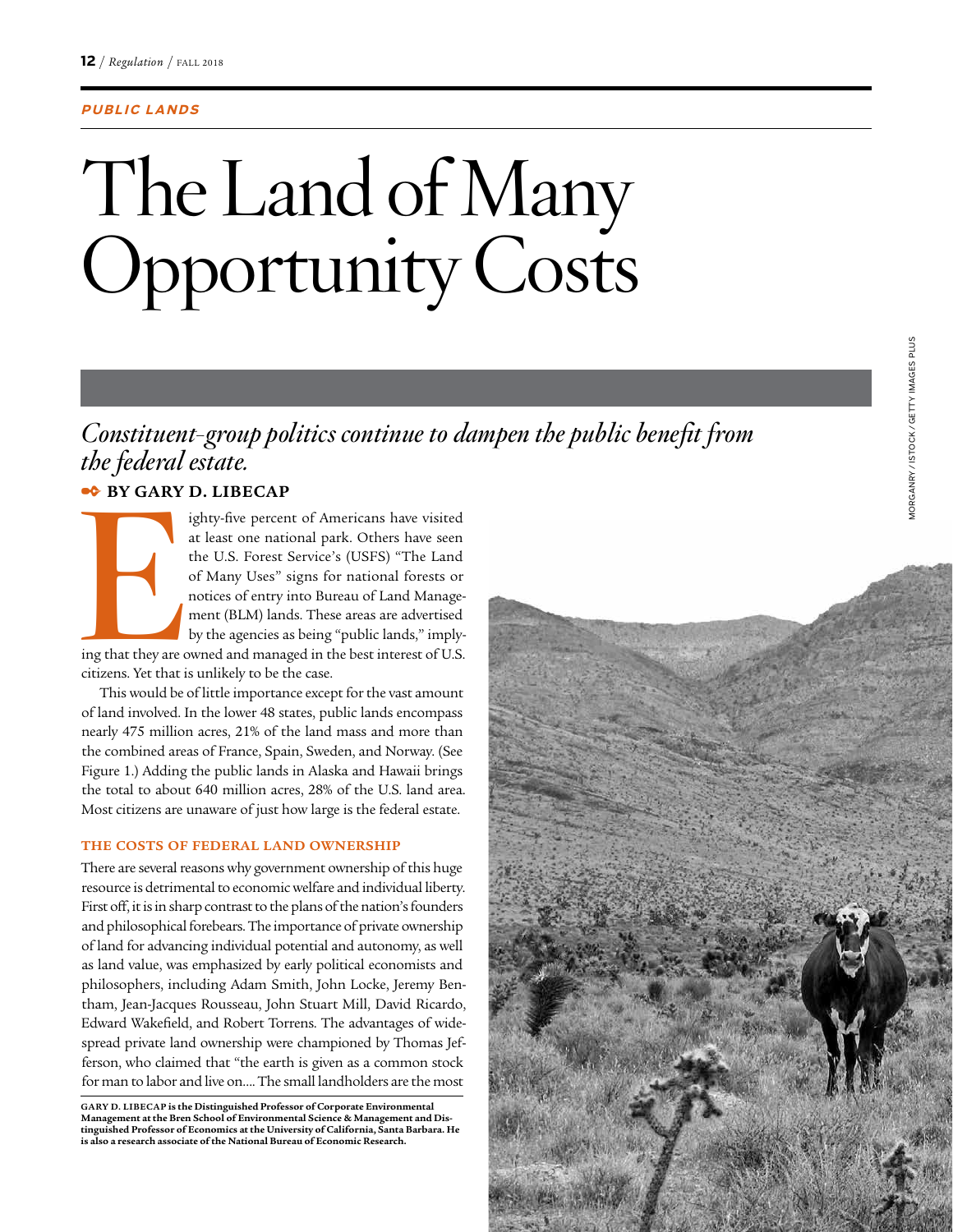precious part of a state." As he toured the new country in 1835, Alexis de Tocqueville observed that being freeholders changed the way in which Americans thought of themselves and the country's political structure. The noted historian of the frontier Frederick Jackson Turner asserted in 1893 that America ultimately was shaped by private ownership and small-farm frontier settlement as the underpinnings for democracy, an independent citizenry, and generalized economic wellbeing.

In contrast, in the more modern period, the threats of private ownership for an authoritarian government were clearly understood by Karl Marx, Vladimir Lenin, Joseph Stalin, and Mao Zedong. They banned private property in land and placed it in state possession, jailing or executing previous owners. Even today in China, where private rights to intangible property such as stocks and bonds are tolerated, long-term, fee-simple title to land is prohibited. The state remains dominant in holding the most critical resources as its own.

From the colonial period through the late 19th century, the overriding aim of government land policies was to transfer land ownership as quickly as possible from the state to private citizens. The attraction of America for immigrants was land. And they could get it in comparatively small parcels that supported individual farms. The Homestead Act of 1862 distributed federal land in 160-acre plots for free to claimants, and between 1863 and 1920 some nearly three million homestead claims were filed for more than 435 million acres, smaller than the government's holdings today but larger than Alaska.

A land demarcation system was created to facilitate the measurement, location, trade, and productive use of land. The frontier societies that emerged were among the most egalitarian in the world. Capital gains from land ownership and sale were the primary sources of wealth creation, and the use of land as collateral encouraged widespread participation in and growth of capital markets. Agricultural production expanded and prosperous communities emerged. Private citizens with a stake in society invested in local public goods provision, particularly education, so that the United States became a world leader in general access to a practical education. Such a society was politically stable.

The long-standing emphasis on the private acquisition of government lands, however, ended in the late 19th century. In its

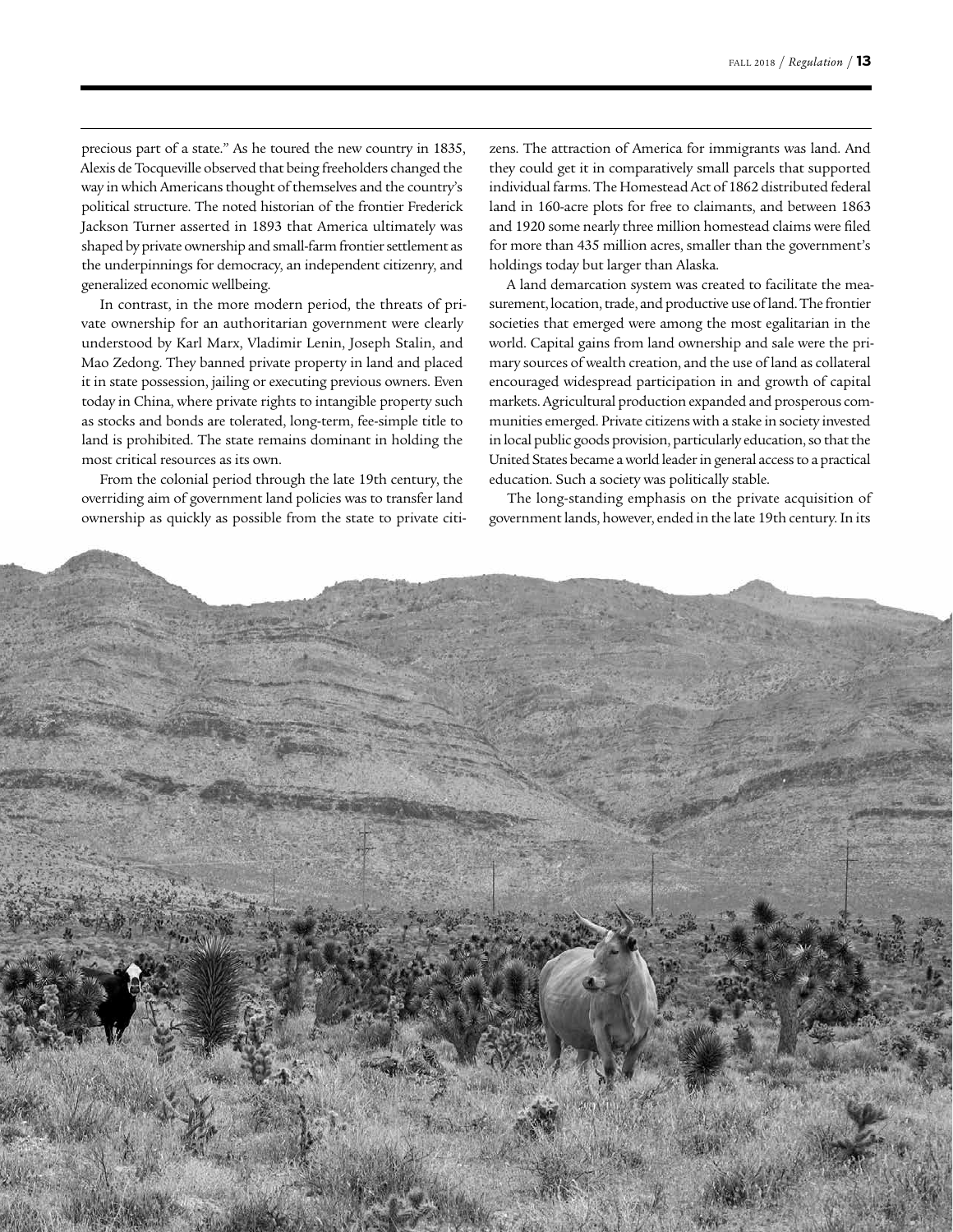#### PUBLIC LANDS

place came the creation of the National Forests, now comprising more than 225 million acres, and the National Rangelands, covering almost 250 million acres, along with a permanent bureaucracy for administration and short-term distribution. As of Fiscal Year 2018, the USFS has some 37,000 career, tenured civil service employees and a budget of \$1.75 billion, and the BLM has over 8,000 career employees and a budget of \$1.1 billion.

**Lost economic value** / A second reason why so much land ownership by the state is detrimental is that much of it is misallocated and dramatically under-produces, diminishing general welfare. Much poorer developing countries seek to have their natural resources provide employment and output for their citizens, but the United States locks more and more federal land away, ostensibly for preservation for future generations. There is no clear metric for assessing how those generations will benefit nor are the tradeoffs easily available for general citizens to assess. Decisions are determined by politicians and the bureaucracy in response to lobby pressures, and no party in that process bears direct costs from the associated resource allocation and use decisions.

This is not to say that areas of high amenity or cultural values should not be set aside. This description, however, does not characterize most of the federal lands. Currently, the National Park Service in the Department of the Interior administers a comparatively small 27 million acres in the lower 48 states and 80 million acres (12% of the total federal lands) in the United States overall, as national parks, national monuments, national preserves, national historic sites, national recreation areas, and national battlefields.

There are no aggregate measures of the opportunity costs resulting from mismanagement and allocation. Evidence suggests, however, that the costs could be very large given the size of the federal estate. Consider that while oil and natural gas production have jumped dramatically on private lands over the past 10 years, on federal lands output has been static or declining, even with favorable geologic deposits.

Similarly, timber production from the National Forests has fallen sharply to levels not observed since the 1930s, even though lumber prices are rising. Higher lumber prices contribute to upward shifts in housing costs that are of concern to many because of their equity implications. Poorer members of society are increasingly unable to afford to own homes.

Where comparable data exist in the Pacific Northwest, it is possible to examine output on private lands versus the National Forests. Timber harvest from federal lands has fallen, while harvest from private lands in the region is the primary source of output. Withholding timber stands does not make them more valuable. As timber stands age, they grow more slowly, block new tree growth, and become more vulnerable to disease. It is often argued that the National Forests should be more aggressively thinned than they are now to better conserve scarce western water supplies and reduce the incidence and growth of wildfires.

Finally, as with other productive uses, livestock grazing on

federal lands has declined for nearly 50 years. The negative economic effect of reduced grazing on rangelands, particularly, is concentrated in semi-arid regions where there are few other land-use options and the federal share of land ownership is large. For example, the BLM administers 85% of Nevada, 57% of Utah, and nearly 50% or more of Arizona, Idaho, and Oregon. With greater uncertainty associated with approval and maintenance of the grazing permits that ranchers depend upon, the lands' economic value has fallen. Ranches have gone into foreclosure or been consolidated. Rural communities tied to ranching and lumbering have withered as the economic base surrounding them has deteriorated. As a result, opportunities for the young have plummeted, encouraging out-migration to urban areas. The relative weakening of rural economies and population declines are of growing concern in policy circles.

Locking away more land/As administrative reallocation and regulatory controls have led to the fall in the productive use of federal lands, more land has been placed into various types of preservation and recreation. Is this optimal? How much land should be locked away? Only a rich country could afford to set aside so much valuable real estate. This luxury could be temporary, however, if the costs rise and become more apparent to citizens.

To get a sense of what might be at stake, consider the decision to withhold oil and gas exploration and production in the 19 million-acre Arctic National Wildlife Reserve in Alaska since 1977. With reserves of 7.06 billion barrels of oil, priced at (a comparatively conservative) \$50 per barrel, the estimated opportunity costs are \$251 billion, a present value of \$1,141 per adult citizen. Across the entire federal lands, the costs of preserving so much land are apt to be orders of magnitude higher. Such losses likely affect gross domestic product growth, employment opportunities, and welfare for the overall population.

With competitive markets, private land is reallocated across uses routinely as prices shift on the margin. Land moves to its highest-valued use. Critical private lands needed for public infrastructure investment, preservation, or protection of amenity values can be acquired by the government. Proposed expenditures can be weighed against alternatives. Political/bureaucratic allocation and management of lands already owned by the state, however, do not work in this manner. Multiple constituent groups, ranging from environmental and recreational organizations to historic users—ranchers, timber companies, minerals and oil and gas producers—appear before congressional hearings and before the agencies to lobby for their favored policies. Outcomes depend upon the strength of the lobby group, whether they face competitors, and how politicians and agency officials respond to them. Cost–benefit analysis of bureaucratic decisions, where used, often is not transparent and agency decisions are cloaked in publicgoods rhetoric. In this setting, citizens have little information to assess the net effect of the decisions made by the bureaucracy that manages the federal lands.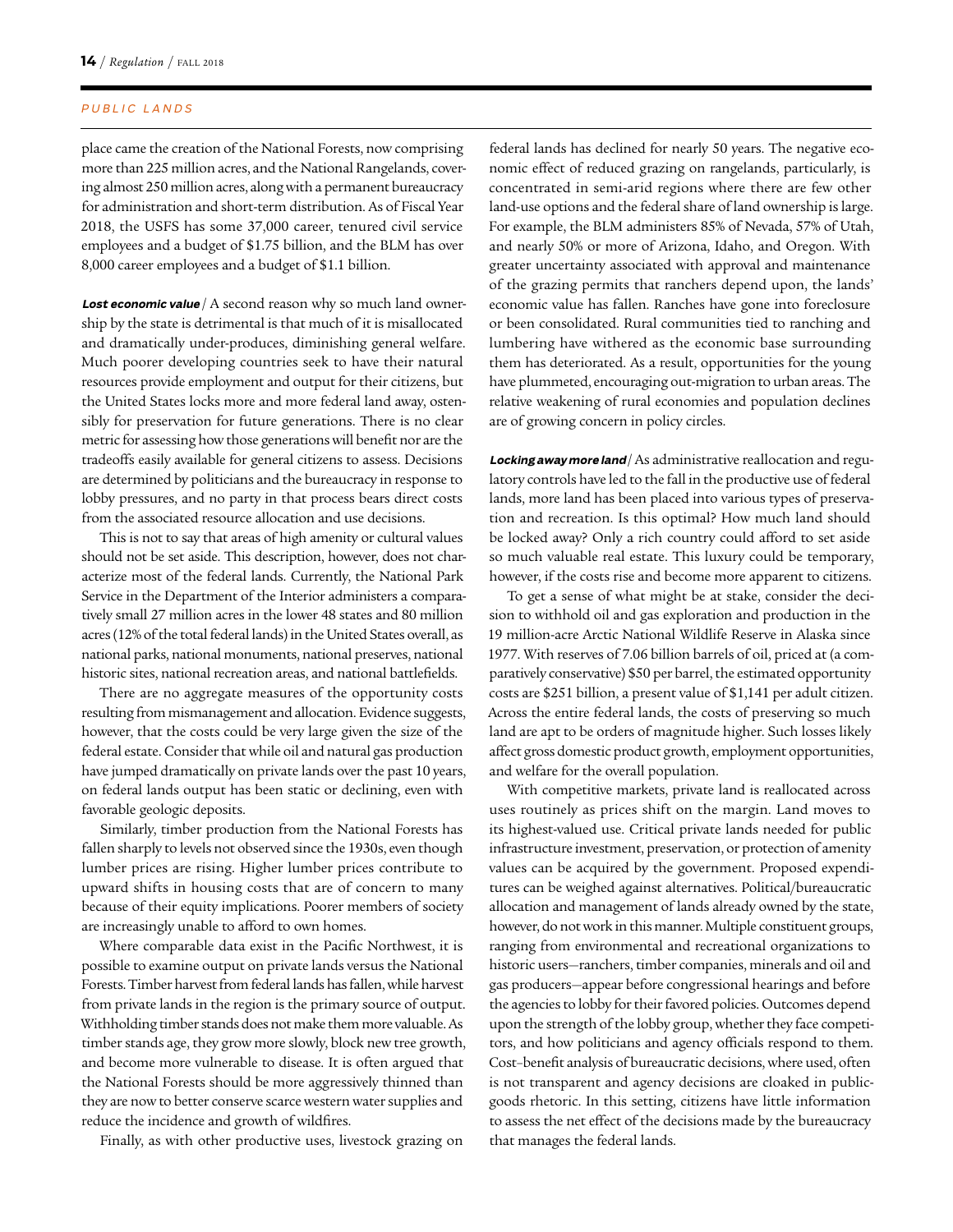A third reason why federal land ownership is damaging is that the allocation and reallocation of so large a resource stock through the political/bureaucratic process is socially divisive. Reallocation is not routine, but lumpy. Constituent groups compete to enlist the coercive power of the state on their behalf. Losers, unlike sellers, are not compensated, and winners, unlike buyers, do not pay for the value of the resource. The losers resent the outcome and blame the winners, while the winners characterize past users and uses as inconsistent with the public interest. This process undermines social cohesion and civil discourse, both of which are essential for a functioning, stable democracy.

Figure 1

## **HOW DID THE FEDERAL GOVERNMENT RESERVE SO MUCH LAND?**

To understand how the federal government came to withhold so much land given the past emphasis on private ownership, it is useful to

consider the U.S. settlement process in the late 19th century. As the frontier moved west of the 100th meridian, far different conditions were encountered from those to the east. The land was more rugged and semi-arid, making it less economically viable for small farming. Logging, ranching, and mineral production were more appropriate economic uses. Land laws such as the Homestead Act could have been modified to allow for much larger, non-farming distributions, but they were not.

At the time, such changes in the laws seemed to limit opportunities for further land ownership by homesteaders, and there was no political support for them. In his *Report on the Arid Lands of North America* made to Congress in 1879, John Wesley Powell called for minimum 2,560-acre homesteads—16 times greater than the size of standard homestead allotments—to address the problem, but nothing came of it. In the late 19th century there was no conclusive evidence that small farms were not suitable for the region, especially if settlement changed the climate, if "rain follows the plow," if new dry farming techniques could offset aridity, or if sufficient irrigation networks could be developed. In light of this, there was no concerted action in Congress to change the laws.

By the turn of the 20th century and advent of major droughts, however, it became clearer that only irrigation would save the small-farm objective. Congress was intensely lobbied to provide for subsidized irrigation via the 1902 and 1906 Reclamation

# THE FEDERAL ESTATE: PUBLIC LANDS UNDER THE USFS AND BLM



Acts. New federal dams and irrigation canals diverted water from western rivers, such as the Snake, Yellowstone, Salt, and San Joaquin, to adjacent lands for homesteading. Indeed, after 1902, the number of new homesteads jumped to totals larger than in any earlier period. Range and timber lands, remote from rivers and rugged, were not much affected by reclamation. Ranchers and timber companies continued to use them. These parties faced economies of scale, requiring operations far larger than 160 acres.

**Withdrawing property rights** / Ranchers claimed homesteads around water sources and then fenced the surrounding government rangeland to control their herds. The General Land Office that later became the BLM and was funded to process homestead claims opposed these enclosures and removed the fences. Grasslands that had been previously protected by fencing and livestock association patrols against trespassing reverted to common-pool resources. Overgrazing followed. By the 1930s, the Departments of Agriculture and the Interior pointed to rangeland depletion as indication of the need for government management. In 1934 the Taylor Grazing Act was passed, removing the rangelands from homesteading and placing them in permanent management by the new grazing service that became the BLM.

Timber companies faced similar constraints. Unable to secure forest lands legally, timber operators hired entrymen to act as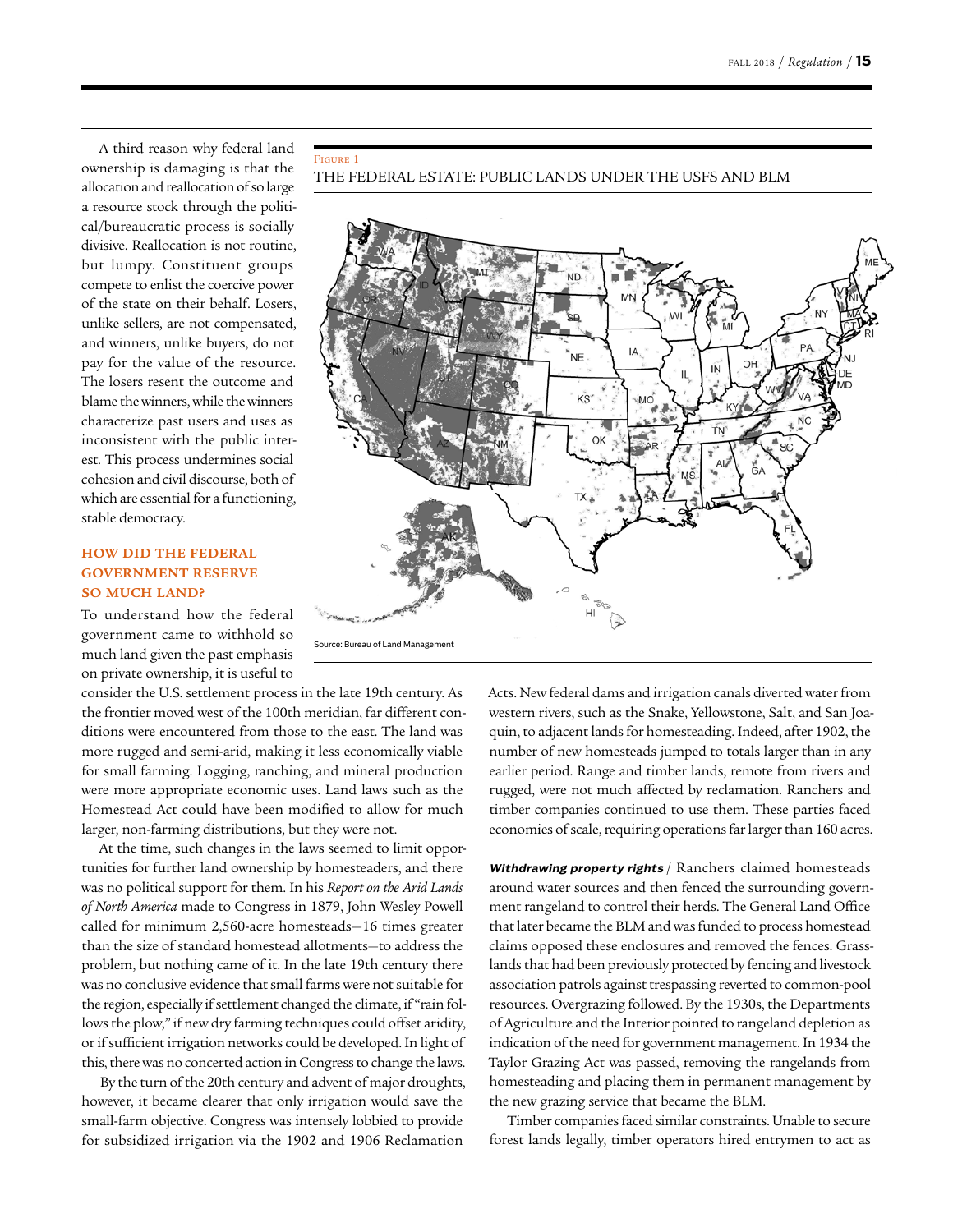#### PUBLIC LANDS

homesteaders to file claims and purchase them under various land laws from the 1880s through the turn of the 20th century. Homestead plots were then consolidated into larger timber parcels, but there was always the possibility that government inspectors would discover the false claims and cancel them. The added costs of staking fake homesteads and their assembly, as well as the uncertainty of securing private property rights, delayed titling by six years or more. This ambiguous property rights condition contributed to rapid, open-access harvesting and timber theft, as noted by conservationists and government officials at the time the land laws were being revised. They failed to recognize that the culprit was the lack of property rights, not harvest practices otherwise intrinsic in private production when rights were secure.

The withdrawal of federal range and timber lands from private claiming was spearheaded by members of the first environmental or conservation movement. Early conservationists and their political and bureaucratic patrons challenged the long-standing notion that private property rights and markets were key elements in the development of the American state, economy, and society. They saw private markets as inherently wasteful without the remedy of government ownership and management by professionals.

By the late 19th century, increasingly many such professionals were employed by the federal government as both the size and scope of the federal role in the economy expanded. Federal civilian employment was just over 130,000 in 1885 but grew by 258% to nearly 470,000 by 1913. A merit-based, independent civil service gradually acquired regulatory mandates, job tenure, and higher salary growth relative to the private sector.

To advance their objectives, federal agencies developed political agendas. The same advocates for retention of federal lands

became leaders of the bureaucratic agencies that managed them. Private property rights and constrained decision-making did not fit within their regulatory plans that called for rational, scientific management. Bernhard Fernow, head of the Division of Forestry in the U.S. Department of Agriculture from 1886 to 1898, and Gifford Pinchot, the first chief of the U.S. Forest Service, 1905–1910, were major leaders in the effort to create the National Forest Reserves, later the National Forests. They were assisted by outside lobby groups such as the Society of American Foresters, the American Forestry Association, and the National Forest Congress. Through their efforts and the backing of presidents William Harrison, Grover Cleveland, William McKinley, and Theodore Roosevelt, the Forest Reserve Act was passed in 1891, the Forest Management Act in 1897, and the National Forest Transfer Act in 1905, which moved the forest reserves from the Department of the Interior to the U.S. Department of Agriculture.

Fernow and Pinchot, educated in Germany and France respectively, advocated "scientific" forest management whereby harvest rates were to equal growth rates to achieve sustained-yield. The conditions underlying this "rational" management of European forests could not have been more different from those of North America. The United States was rapidly growing and demand drove rising lumber and timber (stumpage) prices. Interest rates were high. By the latter half of the 19th century, the United States was endowed with three major commercial old-growth timber stands—the white pine forests of the upper Midwest and Great Lakes, the yellow pine forests of the South, and the Douglas Fir forests of the Pacific Northwest and Northern Rockies. The rapid private harvests in the United States to meet growing demand and shifting domestic supplies across the three regions

#### Figure 2





were instrumental in shaping the views of early advocates of sustained-yield management and retention of government lands.

In particular, Fernow, Pinchot, and others pointed to what seemed to them to be the excessive cutting of private timber stands in the Upper Great Lakes as evidence of the need for retained government ownership in the Pacific Northwest. They argued that timber companies harvested too rapidly, unconcerned about future